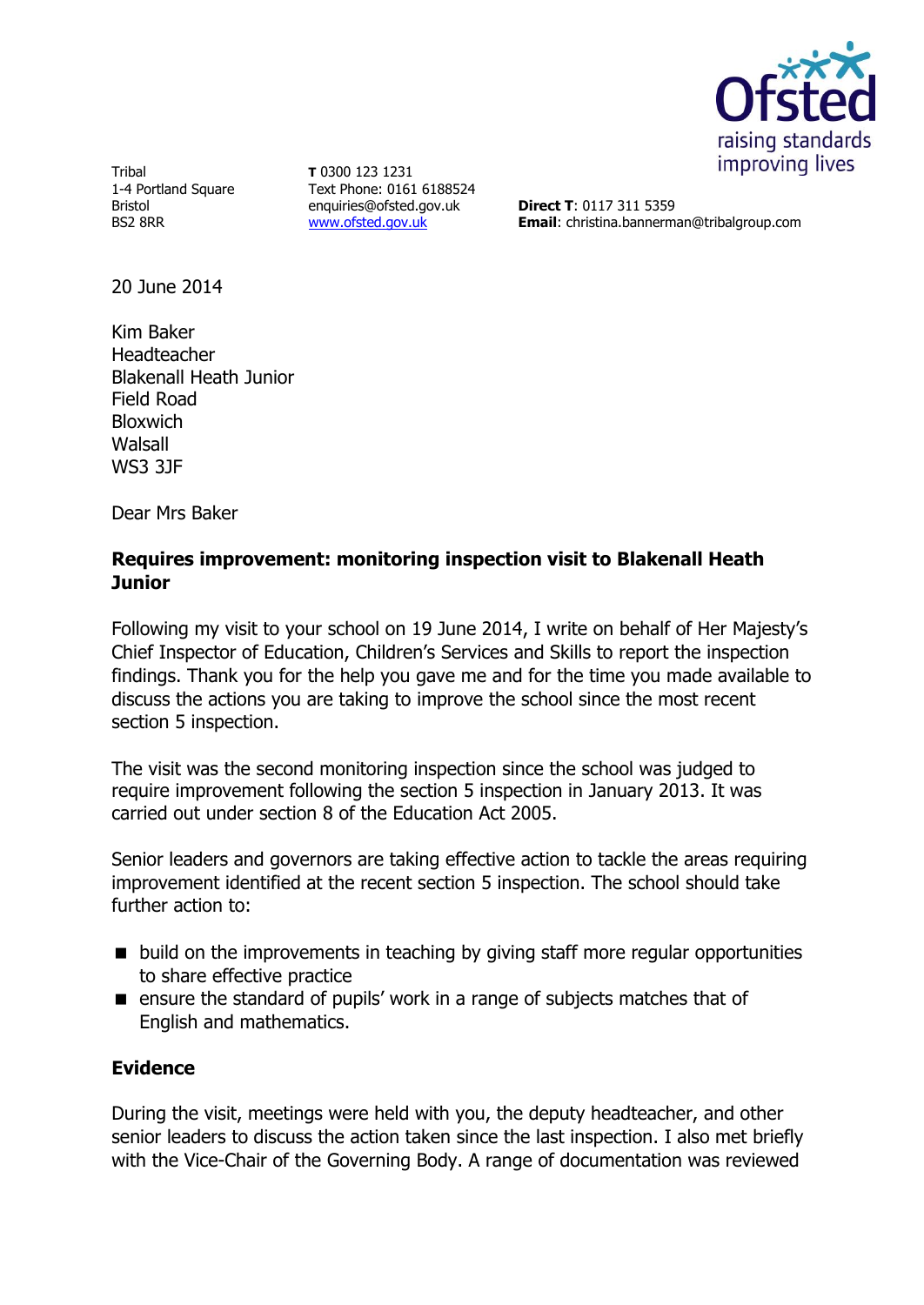

including the Chair of the Governing Body's written report on the impact of the work of governors, the latest information about pupils' achievement, feedback to staff following lesson observations and reviews of pupils' work. You and the deputy headteacher joined me on brief visits to classrooms to review writing and mathematics activities and to talk to pupils about their learning. We also reviewed some pupils' science and topic work.

# **Context**

Since the section 5 inspection in January 2013, the headteacher and four teachers have left the school. In September 2013, the governing body appointed four class teachers. You became the headteacher in January 2014. In April 2014 the governing body appointed a deputy headteacher.

## **Main findings**

You are providing strong and determined leadership. You have successfully established a 'no-excuses' culture across the school. All pupils are expected to achieve well. You and the deputy headteacher have an accurate understanding of the school's strengths and priorities for improvement. Together with other senior leaders, you both identify the exact reasons why pupils are not making good progress and ensure appropriate and prompt action is taken to help pupils succeed. Your latest assessment information shows that across the school, rates of progress are accelerating with increasing proportions of pupils making good progress.

Your records confirm that teaching has continued to improve since the previous inspection. Work in pupils' books shows that teachers are increasingly planning activities that provide pupils of different abilities with a suitable level of challenge. During our brief visits to lessons we observed teachers carefully explaining how to complete activities; providing pupils with clear and precise guidance during the lesson; and encouraging pupils to use the correct vocabulary when answering questions. Pupils I spoke with stated that behaviour in lessons has improved. In all the classes we visited, pupils responded promptly to instructions and demonstrated positive attitudes to learning.

Individual teachers are developing and refining the strategies they use to help pupils in their classes learn more effectively. Some teachers are particularly strong at providing pupils that need extra help with tailored resources. Others give pupils specific guidance so that pupils can accurately identify what they need to do next to improve their work. Opportunities for teachers to share these strategies with each other are underdeveloped.

You have rightly placed a strong emphasis on raising pupils' achievement in reading, writing and mathematics. You recognise that the standard of pupils' work in other areas of the curriculum, although rising is not as high as in English and mathematics.